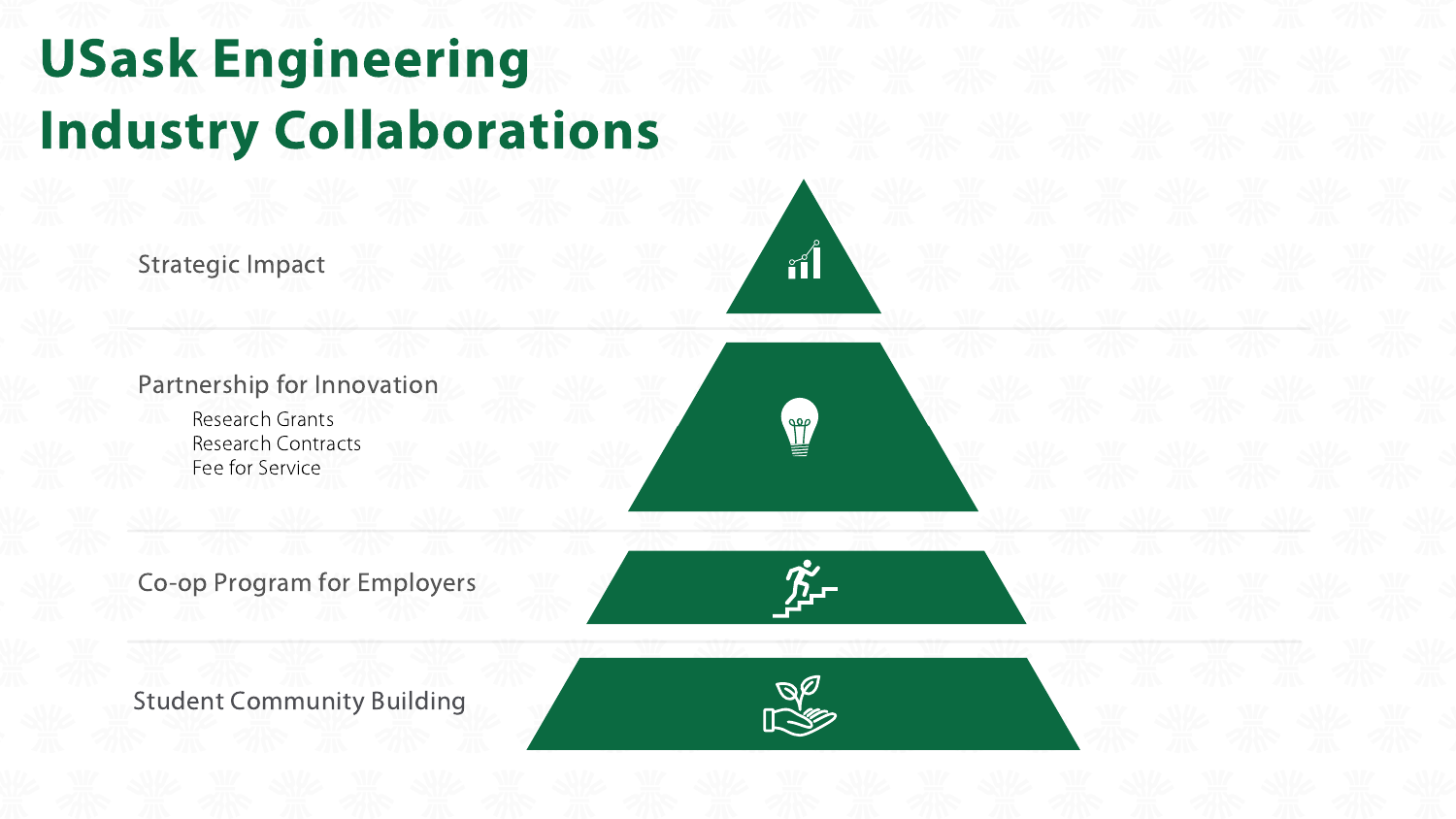Strategic Impact



### **TECHNICAL**

Partnership for Innovation



#### **TECHNICAL**

Co-op Program for Employers



#### **TECHNICAL**

Student Community Building



#### **TECHNICAL**

# Ways to Engage

- Support major research initiative of joint strategic importance; establish research chair
- Co-create strategic initiatives or academic programming

| CE<br>Advisory<br>Trustees | <b>CORPORATE</b><br>• Co-create new knowledge and drive innovation to the forefront<br>of Saskatchewan's economic future<br>Ensure that the workforce of the future is well positioned to<br>meet the challenges your company expects to face                                                                                                                                               |
|----------------------------|---------------------------------------------------------------------------------------------------------------------------------------------------------------------------------------------------------------------------------------------------------------------------------------------------------------------------------------------------------------------------------------------|
| ific<br>matched<br>nder    | <b>RESEARCH GRANTS</b><br>• Primary goal is support of graduate students and publication of<br>outcomes. Today's graduate students become tomorrow's core<br>technical experts.<br>• Opportunity for government matched funds<br>• IP negotiable; funder has full and free access to use the results of<br>the work, including right to patent<br>• 25% overhead;<br>• multi-year timeframe |
| CE<br>i your<br>or larger: | <b>CORPORATE</b><br>• Build a pipeline of outstanding students who become your<br>new hires. They arrive fully trained with a higher likelihood of<br>retention.                                                                                                                                                                                                                            |

#### **CORPORATE**

- Sponsor Events (Safety Day, Hard Hat Ceremony, Capstone Design Showcase
- Support student design teams and clubs
- Support Indigenous student initiatives
- Fee for service research
- Simpler, specific short term initiative
- Data and outputs owned by funder
- 25% overhead
- Specialized research for speciinitiative
- Opportunity for government funding
- $\cdot$  IP negotiable, sensitive for fur
- 100% overhead
- multi year time frame

### MENTORSHIP & GUIDANCE

- $\bullet$  Become a part of the Deans A Board
- Serve on the Engineering Advancement Trust Board of

• Hire students for a paid work placement for 4, 8, 12 or 16 months

- Mentor a co-op student from place of employment
- Engineers in Residence ment groups of co-op students.

#### RESEARCH CONTRACTS

#### MENTORSHIP & GUIDANCE

Capstone design project industry client and/or mentor

- Join alumni chapter
- Volunteer with Engineering Advancement Trust

#### MENTORSHIP & GUIDANCE